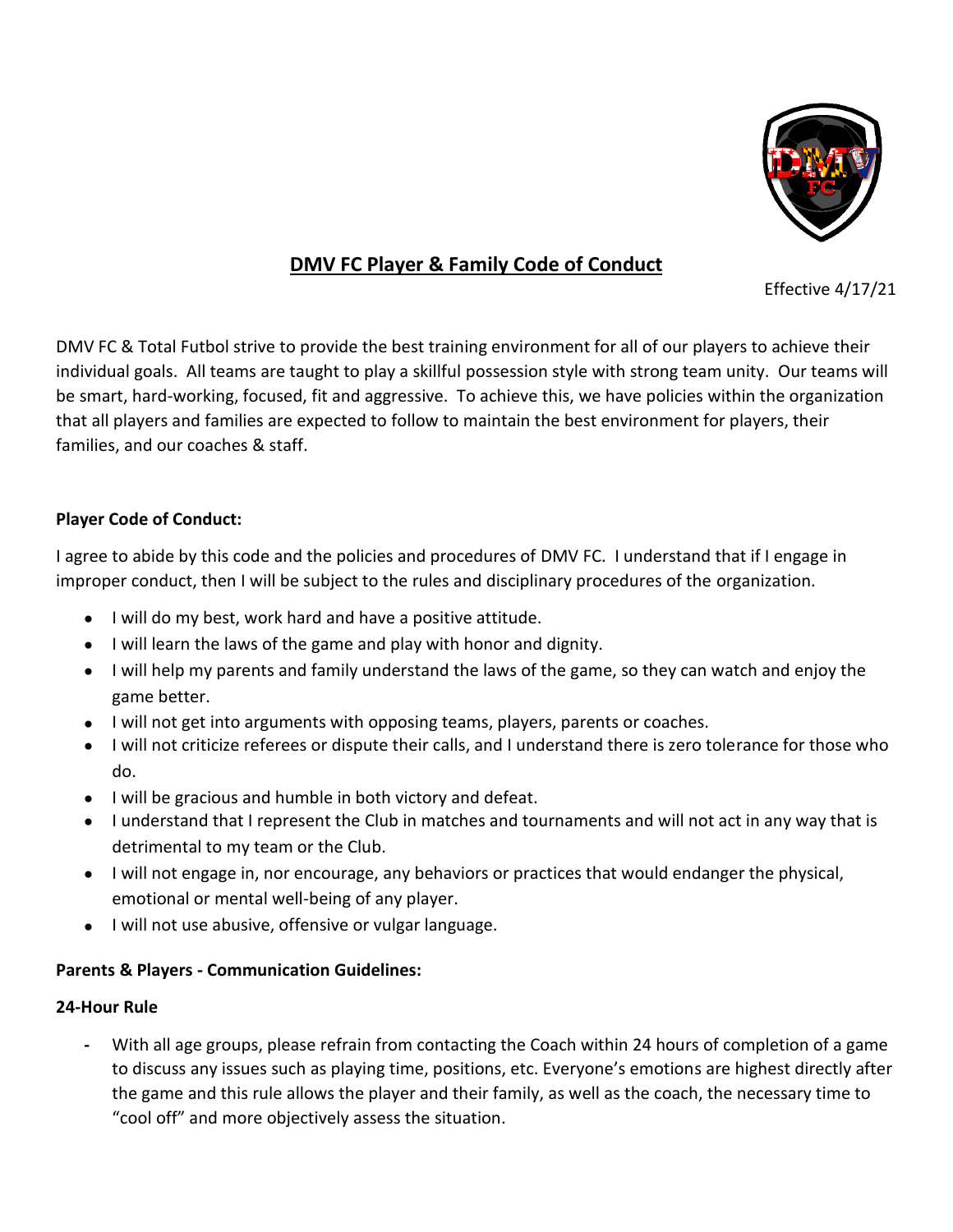### **Player Communication:**

**-** Beginning with the Fall of the U13 season, all conversations about playing time, issues players need to work on, positions, practice attendance, etc., need to be initiated from the player, not a parent. We encourage parents to observe any conversations about such topics, but we feel that at this age the kids need to begin to handle things on their own as part of their maturation process.

## **Parent & Family Code of Conduct:**

I agree to abide by this code and the policies and procedures of DMV FC. I understand that if I engage in improper conduct, then I will be subject to the rules and disciplinary procedures of the organization.

- Parents are encouraged to be supportive throughout all contests but should refrain from:
	- 1. Comments that are in any way instructional to the players
	- 2. Criticism of the referees
	- 3. Criticism of the coaches or players of either team.
- The coach should be handling all communication during games to the players, as well as to match officials.
- Coaching from the sideline is detrimental to your child's development as a player, as well as the team's performance. Cheer for what happened rather than telling them what to do.
- Maintain control of your emotions and avoid the use of abusive language, profanity, and gestures of ill temper; and refrain at all times from making hostile or negative remarks about or to, or engaging or threatening to engage in physical behavior against the opposing team, any coach, parent, player, DMV FC board member, DMV FC staff member, officials, or any other sports attendee.
- Any behavior constituting harassment, intimidation or bullying toward any coach, parent, player, DMV FC Staff or Board member, official or any other sports attendee.
- Using drugs or alcohol while attending or participating in any DMV FC sporting event. All attendees must follow all field rules and regulations.
- Cyberbullying acts directed at any coach, parent, player, staff or board member, official or any other sports attendee. This includes, but is not limited to, harassing, teasing, intimidating, threatening, or terrorizing by way of any technological tool, such as sending or posting inappropriate or derogatory email messages, instant messages, text messages, digital pictures or images, or Web site postings (including blogs)

#### DISCIPLINARY PROCEDURES:

- Coaches shall promptly address any conduct that violates this Code that is observed or brought to the attention of the coach and shall promptly report such conduct and any actions taken to address it to the Executive Director & Executive Board
- Coaches have the absolute authority, in their sole discretion, to issue verbal warnings and/or eject any player, parent/guardian, or from any game or match if the player, parent/guardian violates this Code.
- DMV FC The Executive Director, the Executive Board, or any individual delegated by the Executive Director or Board, will investigate any observed or reported violation of this Code.
- The investigation shall include an opportunity for any person alleged to have violated this Code to speak with the Executive Director, DMV FC Board or such delegate.
- Upon the conclusion of a reasonable investigation, the Executive Board will determine the appropriate penalty for any violation of this Code.